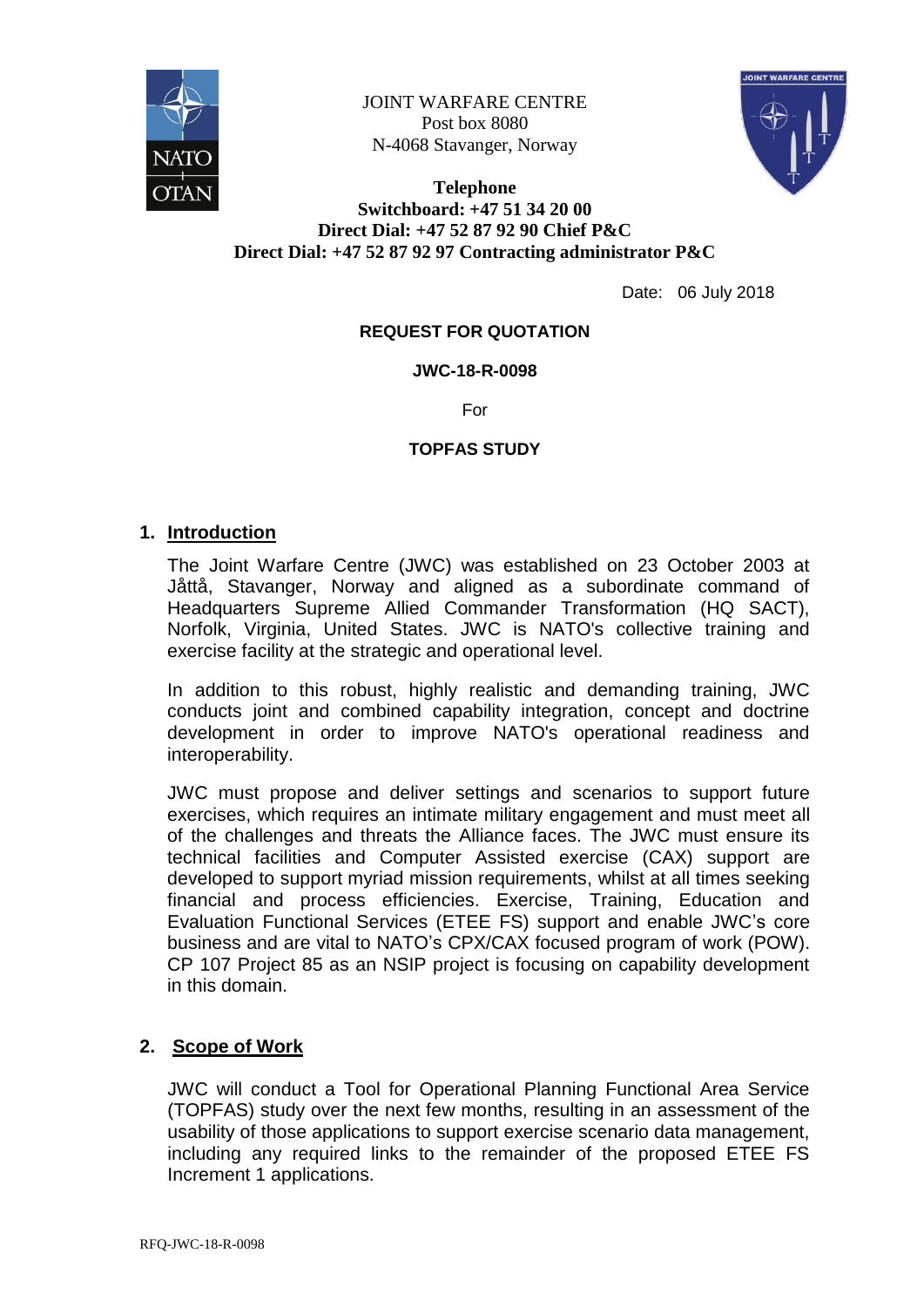Since JWC does not have the knowledge and experience in the full spectrum of TOPFAS functionalities to a degree where an in house study would be possible, external expertise is required to provide the missing subject matter expertise through consultations and assessments to the CP 107 ETEE FS Increment 1 in support of the JWC ETEE FS Project Team.

The desired end state of this work will be a report that details the capabilities and limitations of TOPFAS as a core functional systems for exercise development. The report will include, but is not limited to, the identification of required interfaces between ETEE FS Increment 1 applications and, as feasible, recommendations on required changes to TOPFAS or other functional systems to maximize interconnectivity across all functional systems in support of exercise development and delivery.

# **3. Type of Contract and period of Performance**

Type of Contract: This is a Firm Fixed Price Contract.

Period of performance: from 01 September 2018 to 30 January 2019.

## **4. Required Qualifications**

- In-depth, recent experience in NATO Operational Level Exercise planning and execution
- In-depth, recent experience in TOPFAS preferably in the newest version 6 functionality and capability development and solid experience in Modelling and Simulation areas.
- Knowledge and understanding of a wide range of Functional Services offered by NCI Agency and other SPs to support exercises.
- Knowledge of existing NATO Software products in the ETEE FS arena
- In-depth experience as a Functionality Analyst and/or technical evaluation on tactical and operational HQ level
- Good understanding and knowledge of the NATO Training Centres' business processes

## **5. Tasking and deliverables:**

Tasks are such as, but not limited to:

- 1) Consult the JWC ETEE FS Project Team to prepare and coordinate the operational/strategic level Test Environment, including test cases and test criteria catalogue for the TOPFAS/JEMM vs ETEE FS Increment 1 functionality study.
- 2) Assists the JWC ETEE FS Project Team and JWC SMEs to select scenarios and scripts based on the updated user requirements/use cases synchronised with JWC Functional Areas.
- 3) Support the JWC ETEE FS Project Team to define User Acceptance Criteria by process in coordination with JWC SMEs.
- 4) Assists and support the JWC ETEE FS Project Team to develop a TOPFAS functional study test plan, preparations with functional areas and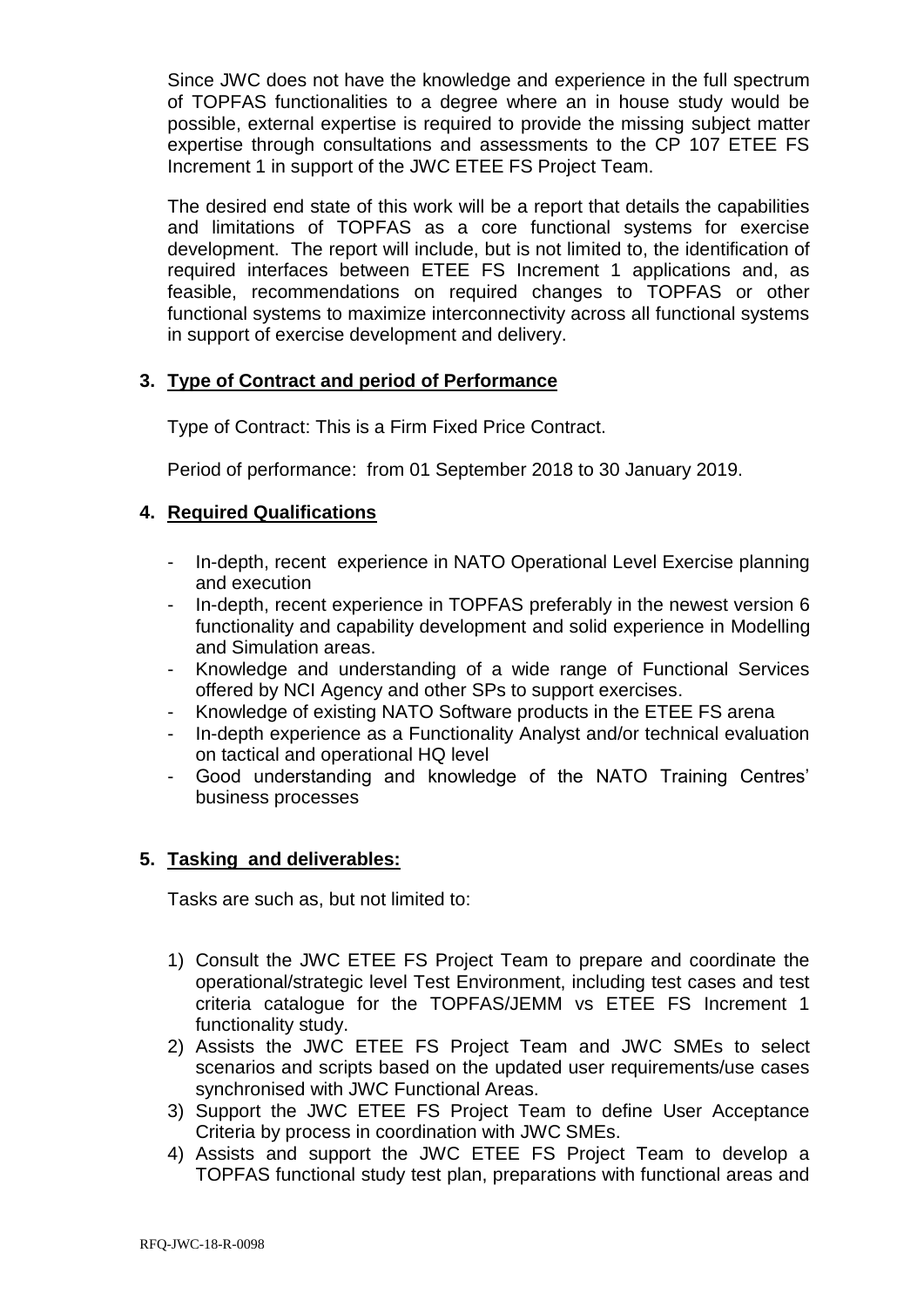support the technical set up coordination JWC personnel and other external stakeholders (i.e. JTFC).

- 5) Provide functional analysis of the test results and contribute to the study report developed by IMC4 and QA branches.
- 6) Deliver a written report about to what extent TOPFAS can fulfil ETEE FS requirements for Scenario Development, ORBat Building, GeoSpatial and GeoStrategic documentation, Workflow Management and Collaboration during the Exercise Planning Process and the Compatibility/Interfacing with other JWC Core Business tools and services (INTEL FS, LOGFAS, TARGETING, JTLS and Core Geo) based on JWC Requirement Analysis Report dated 28<sup>th</sup> September 2017.
- 7) Service Delivery Point: On site at JWC, starting 01 September 2018 until 30 Jan 2019,
- 8) The study test will include at least:
	- a) Create the necessary TOPFAS Work Space and the folder structure (including some Smartfolders) to describe the Exercise Planning Process (EPP).
	- b) Create different TOPFAS diagrams (Mind maps, Ops Design, Timeline etc.) using TOPFAS existing objects (Action, Task, Events, Decisive Conditions etc.) to support the EPP.
	- c) Determine the need of additional Diagrams and Object types to support the EPP.
	- d) Create an ORBAT and follow all the steps and products of the Force Generation process. Export the final ADL to a format that can be imported to LOGFAS and JTLS.
	- e) Use the TOPFAS Maps module to create multiple layers maps with different events and locations of the exercise.

# **6. Schedule of Delivery**

- 1) The study project is to start 01 September 2018.
- 2) The project and end-product will be completed and delivered by 30 January 2019.

# **7. Acceptance Criteria**

- 1) The services provided will be accepted when the final ETEE FS TOPFAS functionality study report is ready and fully coordinated to be presented to the JWC COM for signature for being submitted to HQ SACT.
- 2) The Schedule of Delivery is followed.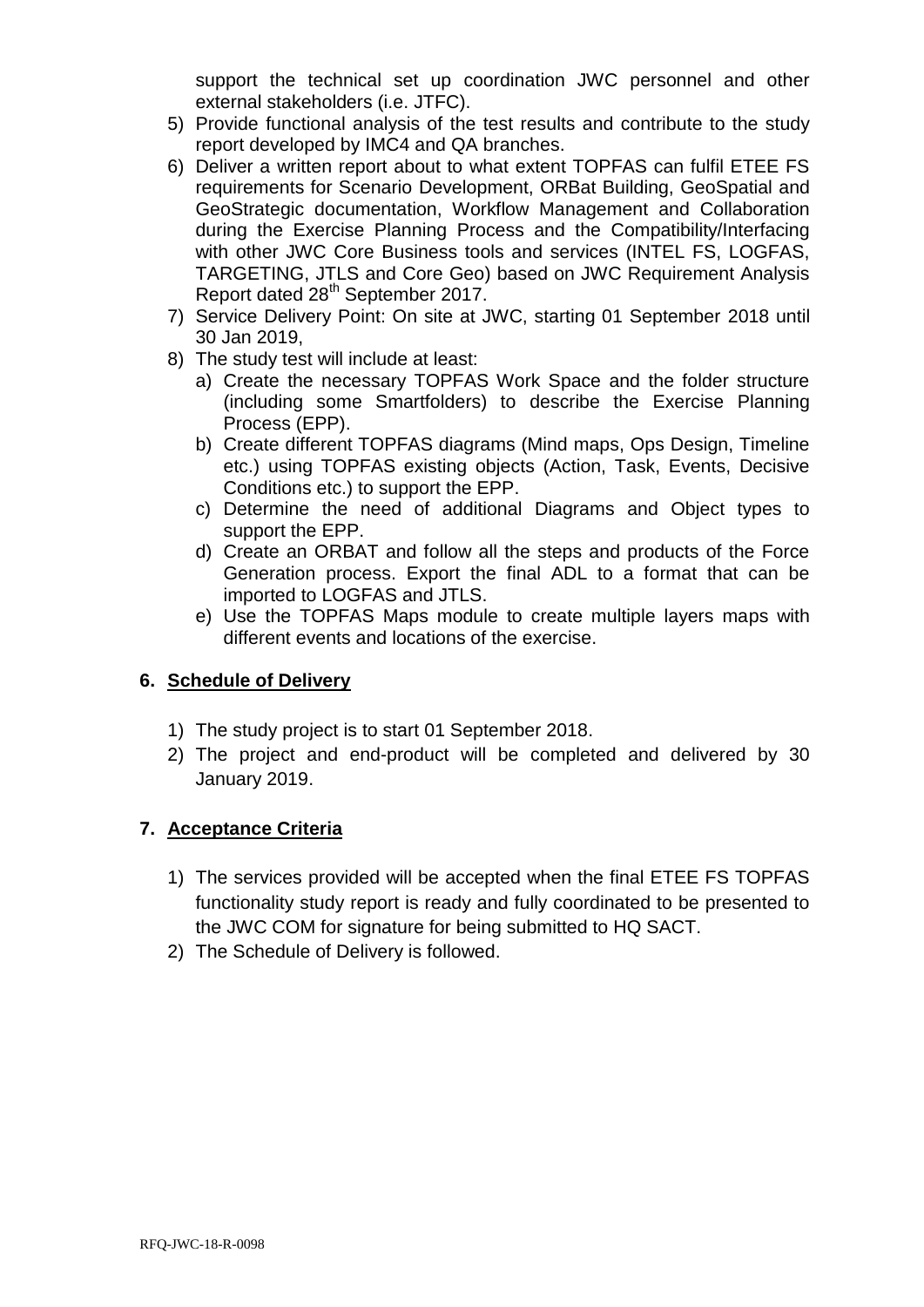## **8. Proof of Past performance**

The BIDDER shall show that it has successfully performed similar work as specified in this Statement of Work. This resume shall illustrate performance and include:

- 1) Summary of work performed
- 2) Outcome of above mentioned work performed
- 3) Name of client(s)
- 4) Date(s) of work performance
- 5) Contact information
- 6) Permission to contact client(s) for reference(s)

## **9. Place of Performance**

The work will be done on-site, at Joint Warfare Centre, Jåttå, Norway

## **10.Furnished Materials and Services**

- 1) JWC will provide the BIDDER's representative with:
	- a. A work desk with access to NATO Unclassified and NATO Secret.
	- b. JWC Staff will provide administrative assistance within existing means and capabilities according to overarching priorities.

## **11.NATO General Terms and Conditions**

Visit the following website for NATO general Terms and Conditions (hyperlink):

http://www.jwc.nato.int/images/stories/\_news\_items\_/2016/JWC\_GENERAL [TERMS\\_AND\\_CONDITIONS\\_2016June.pdf](http://www.jwc.nato.int/images/stories/_news_items_/2016/JWC_GENERAL_TERMS_AND_CONDITIONS_2016June.pdf)

## **12.Security Considerations**

A NATO clearance is required for this work; duties will be performed on NATO unclassified and classified systems. The successful BIDDER's representative must be citizen of a NATO Nation.

The successful BIDDER's representative will be required to sign a letter of acknowledgement upon first arrival to JWC at contract start.

On site at JWC's facilities, Jåttå, Norway, the successful BIDDER's representative will be afforded access to documents and information up to 'NATO SECRET' on a 'need to know' basis. On no account are documents to be printed or removed by the successful BIDDER's representatives from JWC's facilities, Jåttå, Norway.

The successful BIDDER's representative will be provided with site access passes which allows access to "Class II" areas.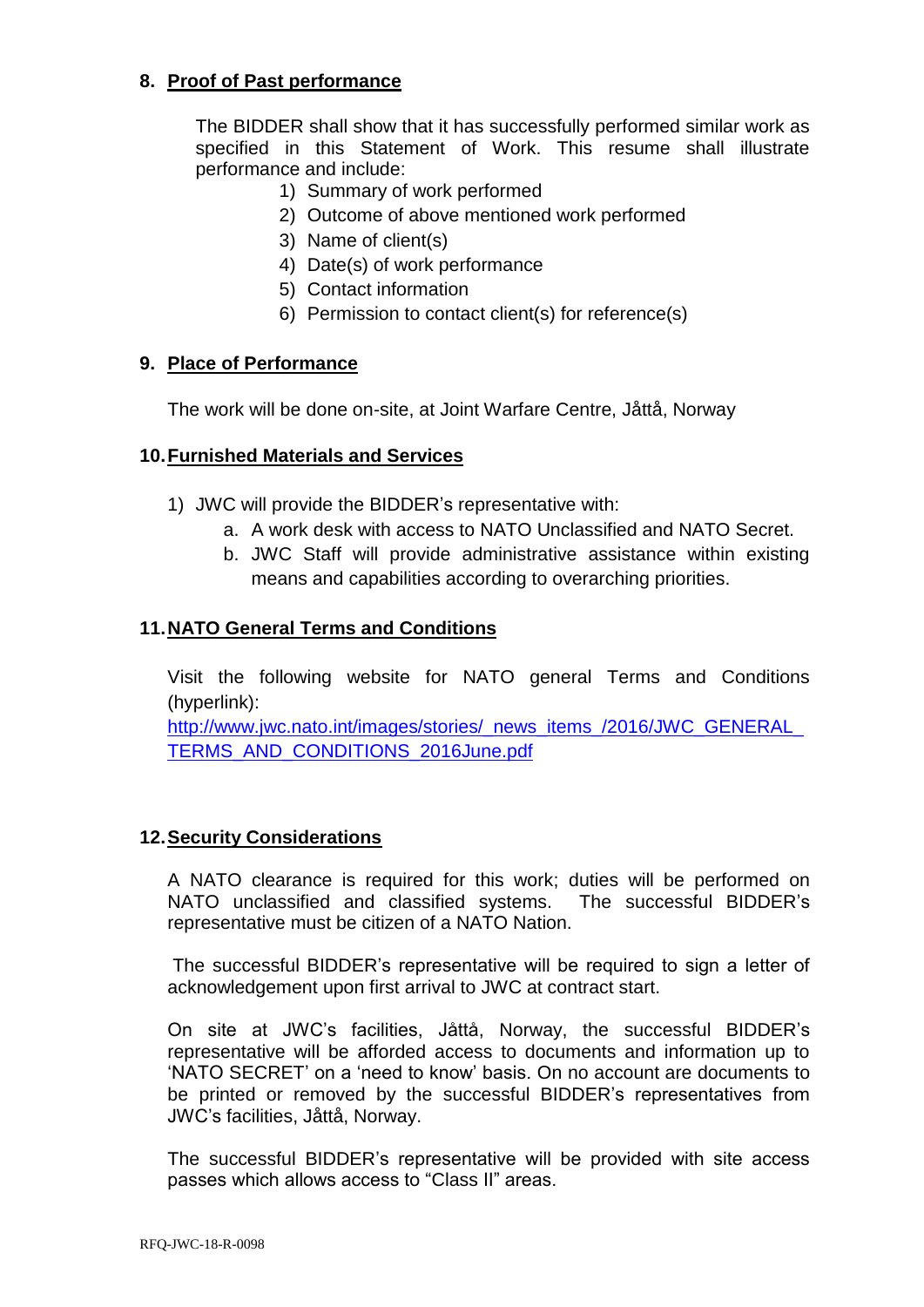The release of classified or unclassified project related information to authorities or persons outside the project (non-participants) without prior approval is expressly prohibited.

## **13.Confidentiality**

The BIDDER shall keep confidential any information obtained under or in connection with the Contract and shall not divulge the same to any third party without the prior written consent by the JWC. The provisions of this Article shall continue in force notwithstanding the completion, expiration, cancellation or termination of this Contract.

## **14. Partial Bidding**

Partial Bidding is NOT AUTHORIZED.

## **15. Bid Closing Date**

Bids must be received at JWC **not later than 12:00 hours (local time Norway), 06 August 2018**. At that time and date, bidding will be closed.

#### **16. Bid Submittal**

Please submit the below bid form to the following email addresses:

Email Address: [psc@jwc.nato.int](mailto:psc@jwc.nato.int) [kjetil.sand@jwc.nato.int](mailto:kjetil.sand@jwc.nato.int)

In the subject field of the e-mail, please use the following reference:

BID PROPOSAL JWC-18-R-0098